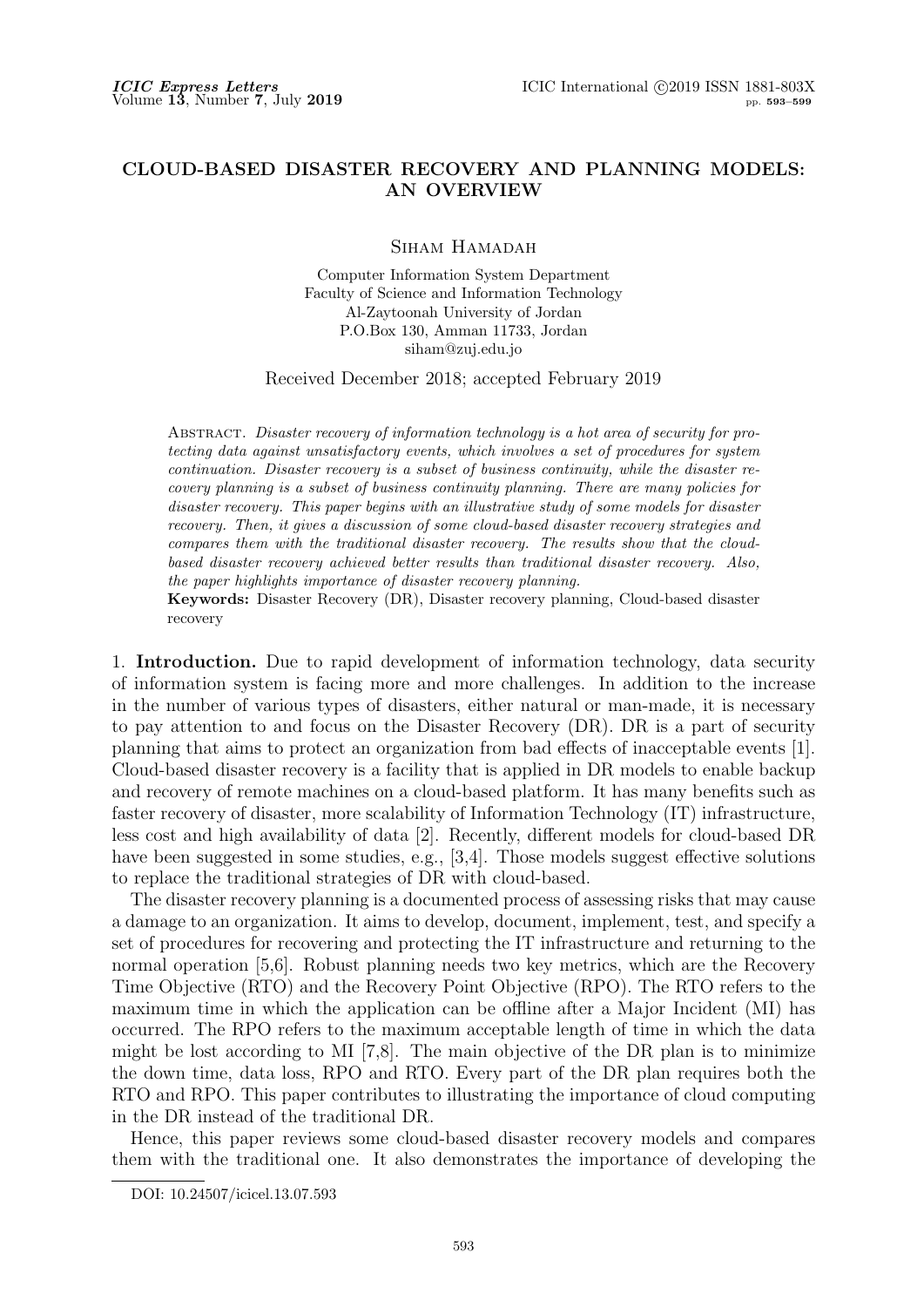necessary plans that could avoid and mitigate many different disasters. Furthermore, it clarifies the cloud-based DR strategies.

The outline of the paper is organized as follows. In Section 2, the literature search is introduced. In Section 3, the importance of the disaster recovery planning is presented. In Section 4, the cloud-based DR strategies are illustrated. Finally, the conclusion of the paper is given in Section 5.

2. **Literature Search.** The principles of disaster recovery plan, and the steps of the process of disaster recovery planning are all explained in [5] where the implementation of the Fuzzy Cognitive Maps (FCM) is included and which form a structured graph for capturing the complex relationships between the disaster recovery plan for IT systems. Also, FCM provides facilities and improving methods to understand systems and their associated risks. The FCM model can be used to identify and perform risk analysis that may arise for a given organization.

In [9], a multilocation recovery model from a selected economic theory is proposed. The recovery model has two main sectors: internal and external sectors. These sectors need information to sort out the transactions and time for determining the location of the transactions. The transaction level can be simple, compound and complex. Moreover, the friction and uncertainty are also studied in [9] where they are prevented from completing the transactions. The friction occurs in five categories: communication, engineering, information, procedure and political action. These categories represent a set of areas that need recovery. Multilocational recovery studies can lower the friction cost, and can proceed a better understanding of a general recovery model in different geographical spaces.

In [3], the diversification problems of storage subsystem structure, infrastructure and security backup problems are all tackled. This paper suggests the technology of disaster recovery backup that is based on a virtual network storage research, which could solve the previous problems and protect the backup data by using the transparent encryption mechanism. Additionally, a double live cloud computing data center is produced in [3] by using the Net App 3250 double live disaster Metro storage technology Cluster. Consequently, when any fault occurs, another main memory will rapidly and automatically take over the business in order to achieve continuity.

In [4], the researchers propose the enriched multi objective optimization model by using the enriched genetic algorithm for an efficient disaster recovery within a cloud computing environment. This paper performs an analysis of massive data storage process, and calculates the data storage cost based on the communication cost, data storage cost and data migration cost through a cloud computing environment. This model could ensure high data storage reliability, reduce small recovery time, and lower the backup cost.

Some factors that influence IT risk management are studied in [10] to assure the organization business continuity. The researchers concern on the risk of disaster recovery center. They utilize several aspects of information theory to derive a mathematical function for IT risk management. Decision support could be implemented in an organization based on particular mathematical equations in order to understand the tiers for the disaster recovery center.

In [11], four different approaches of backup and disaster recovery solutions are introduced. The Amazon Cloud (AWS) uses a mixture of these approaches in order to ensure business continuity. These approaches comprise backup and recovery, pilot light approach, warm standby approach and multi-site approach. The AWS also offers a business continuity with minimum cost. Table 1 summarizes the above discussed studies of disaster recovery models.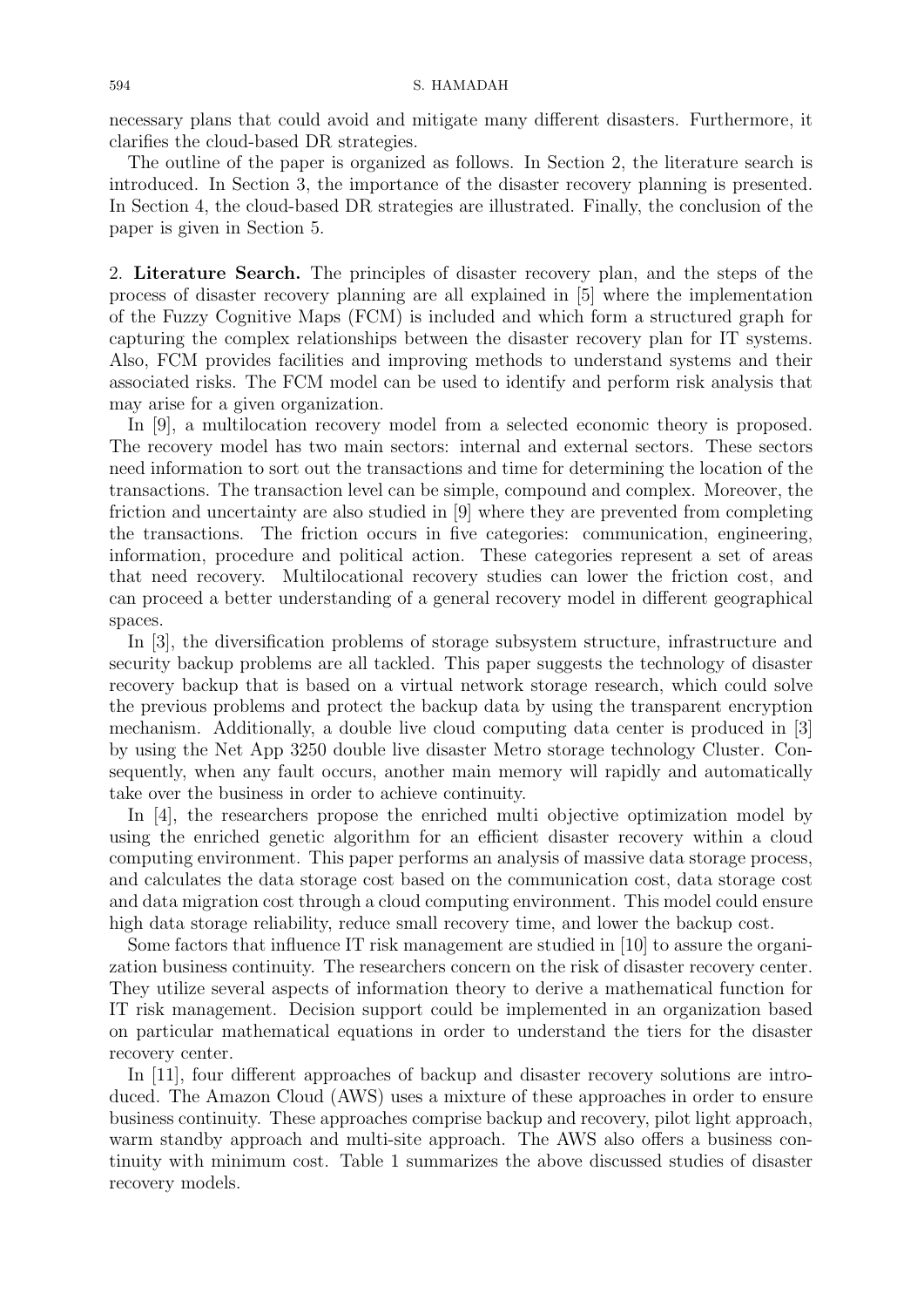| Author                                | Year   | Model                                                                               | Usage                                                                                | Results                                                                                                                                                                                                                               |
|---------------------------------------|--------|-------------------------------------------------------------------------------------|--------------------------------------------------------------------------------------|---------------------------------------------------------------------------------------------------------------------------------------------------------------------------------------------------------------------------------------|
| Mohammadian [5]                       | 2012   | Fuzzy cognitive maps for<br>risk prediction                                         | Disaster recovery plan-<br>nmg                                                       | Provide facilities to represent complex relation-<br>DR plan can be regularly reviewed, improved<br>Help CIO's and managers to analyze the risks.<br>ship in implementing a disaster recovery plan.<br>and controlled.                |
| Siembieda [9]                         | 2012   | Multilocational recovery<br>$eco-$<br>using analogs from<br>nomic theory            | Disaster recovery interac-<br>tions over large geograph-<br>ical areas and over time | Also it can perform a better understanding of<br>Multilocational recovery can lower friction<br>recovery in different geographical spaces<br>cost.                                                                                    |
| Yu and Yang [3]                       | 2017   | $com-$<br>Double live cloud<br>puting data center                                   | Cloud-based disaster re-<br>covery based on virtual s-<br>torage                     | Solve the traditional data replication existing<br>in two centers that cannot read and write at<br>Protect data using transparent encryption<br>Data availability is more and higher.<br>the same time.<br>Lower costs.<br>mechanism. |
| $S$ uguna and<br>$\text{Subasin}$ [4] | 2015   | Enriched multi objective<br>$en-$<br>riched genetic algorithm<br>optimization using | Cloud-based disaster re-<br>covery                                                   | This model can guarantee short recovery time,<br>Efficient DR in a cloud environment.<br>low backup cost and high reliability.                                                                                                        |
| Sembiring and<br>Siregar [10]         | 2013   | IT risk management on<br>disaster recovery center                                   | Decision support in case<br>of risk                                                  | The model will help an organization to decide<br>which Tier of disaster recovery center should<br>This model uses mathematical functions for de-<br>be developed based on risk factors.<br>cision support.                            |
| $\rm{Roy~[11]}$                       | $2017$ | Services<br>Cloud Computing<br>Amazon Web                                           | covery using 4 types of<br>backup and DR solutions<br>Cloud-based disaster re-       | The Amazon cloud mixes four approaches of<br>Ensure business continuity with minimum cost.<br>DR and backup                                                                                                                           |

| Categories of the concerned and concerned the content<br>j<br>į |
|-----------------------------------------------------------------|
| .<br>!<br>)                                                     |
|                                                                 |
| ו<br>ו                                                          |
|                                                                 |
| ĉ                                                               |
| $\frac{1}{2}$<br>j                                              |
| l                                                               |
|                                                                 |
| $\frac{1}{2}$<br>i<br>ا<br>I                                    |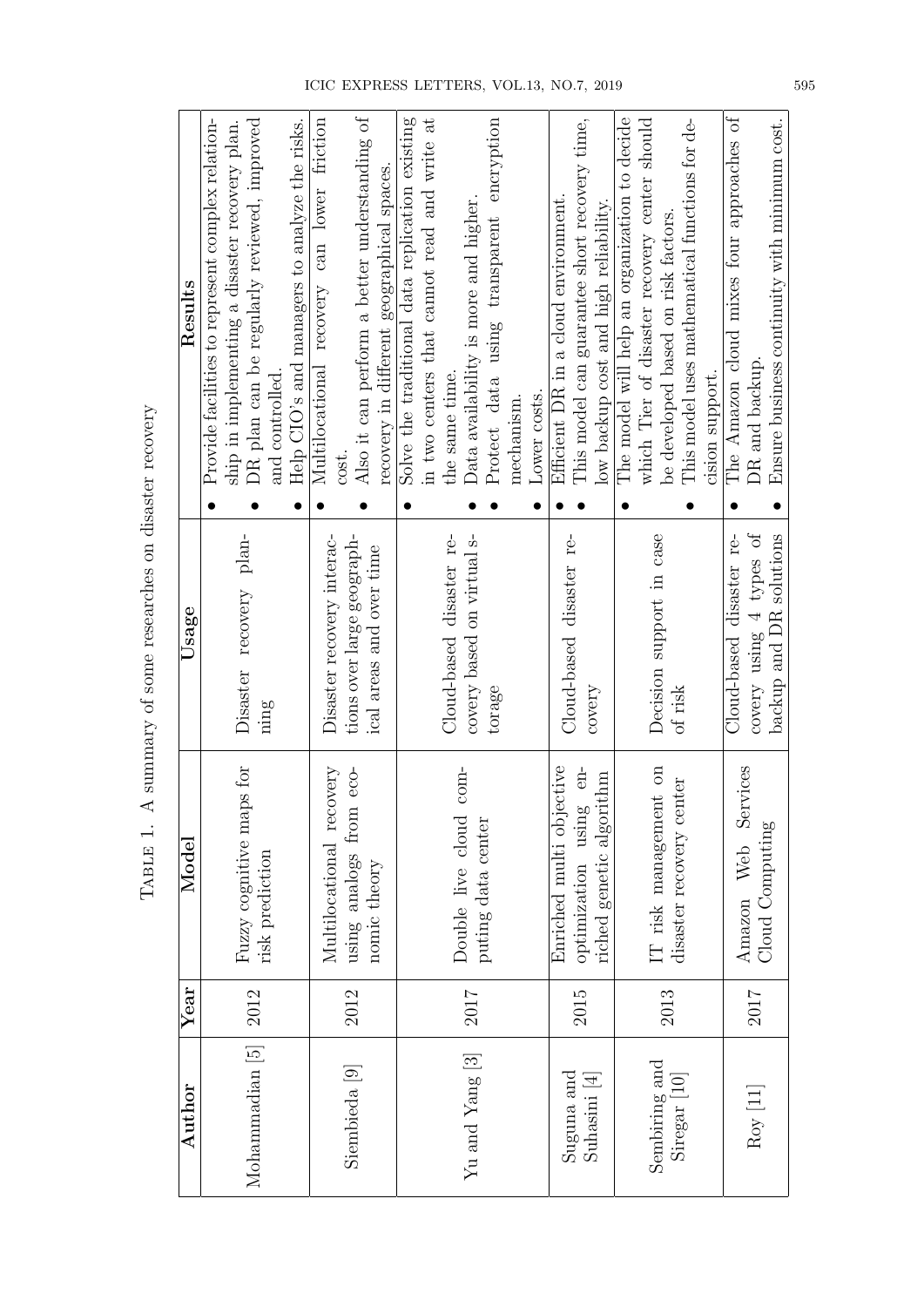3. **Importance of the Disaster Recovery Planning.** Because of the increasing number and intensity of disasters, the organization should take care of designing the disaster recovery planning. This disaster recovery plan is designed to ensure the continuation of business processes in the event that a disaster occurs. It is considered as an important part of the whole business planning to avoid the possible risks that may occur in organizations [1,6]. Some of the above mentioned studies focus on DR planning; for that reason this study emphasizes on the importance of DR planning.

Organizations could not always avoid disasters, but with robust and comprehensive planning, the effect of disaster could be minimized. The disaster recovery planning should be able to determine the recovery strategies either they were cloud-based DR or the traditional ones. In the event of a natural or a man-made disaster, the continued operations of the organization depend on the ability to replicate IT systems and data. The disaster recovery planning provides information on how an organization will prepare for a disaster, what response will be, and what steps it will take to ensure that operations could be restored. As a result, the preparation for continuation and recovery needs to be importantly taken.

*The benefits of the disaster recovery plan comprise:*

- Minimizes any expected risk.
- Prevents a disaster event from its occurrence.
- *•* Provides data and information security.
- Provides a standard for testing disaster recovery plan.
- *•* Ensures business continuity.
- *•* Reduces the damage cost.
- *•* Assists organizations in minimizing the amount of loss and downtime while simultaneously creating its most effective and fastest chance to recover after a disaster.
- Minimizes decision-making during a disaster.

4. **Cloud-Based Disaster Recovery Strategies.** The traditional disaster recovery involves the cut-over or switch-over recovery systems. An organization has a remote recovery location and backup to preserve the information and technology. This implies that there are two locations: primary data center and separate location that works when the main site fails. The traditional DR can be either dedicated approach or shared approach. In the dedicated approach, the DR site is assigned for one customer, while the shared approach is assigned for multiple customers [12]. The traditional model is expensive, complex and time-consuming because it needs to update the technology continuously, and you need many resources such as hardware, storage devices, bandwidth and manpower. Therefore, the cloud-based DR could reduce the costs that are associated with both the RTO and RPO. The cloud-based systems are more efficient and offer several advantages. In this section, some cloud-based DR strategies for backup and disaster recovery are introduced.

4.1. **Private cloud for DR.** It is only accessible by a single organization, and it provides more privacy, control and more secure. The private cloud computing for disaster recovery is the restoration of data to the IT infrastructure, data need to be reloaded to obtain the system and return it back to its previous state. Additionally, the private cloud can store the backup pertaining to the system off-site. A more common type of the private cloud computing is the virtual private cloud, which is another method for managing a backup. The private cloud provides security for data storage in cloud [2,13]. Figure 1 depicts the private cloud for the DR.

4.2. **Public cloud for DR.** Public cloud is based on the standard cloud computing model in which resources could be efficiently shared. Applications, storage and data run on the same public pool of resources, and available to the general public over the Internet. This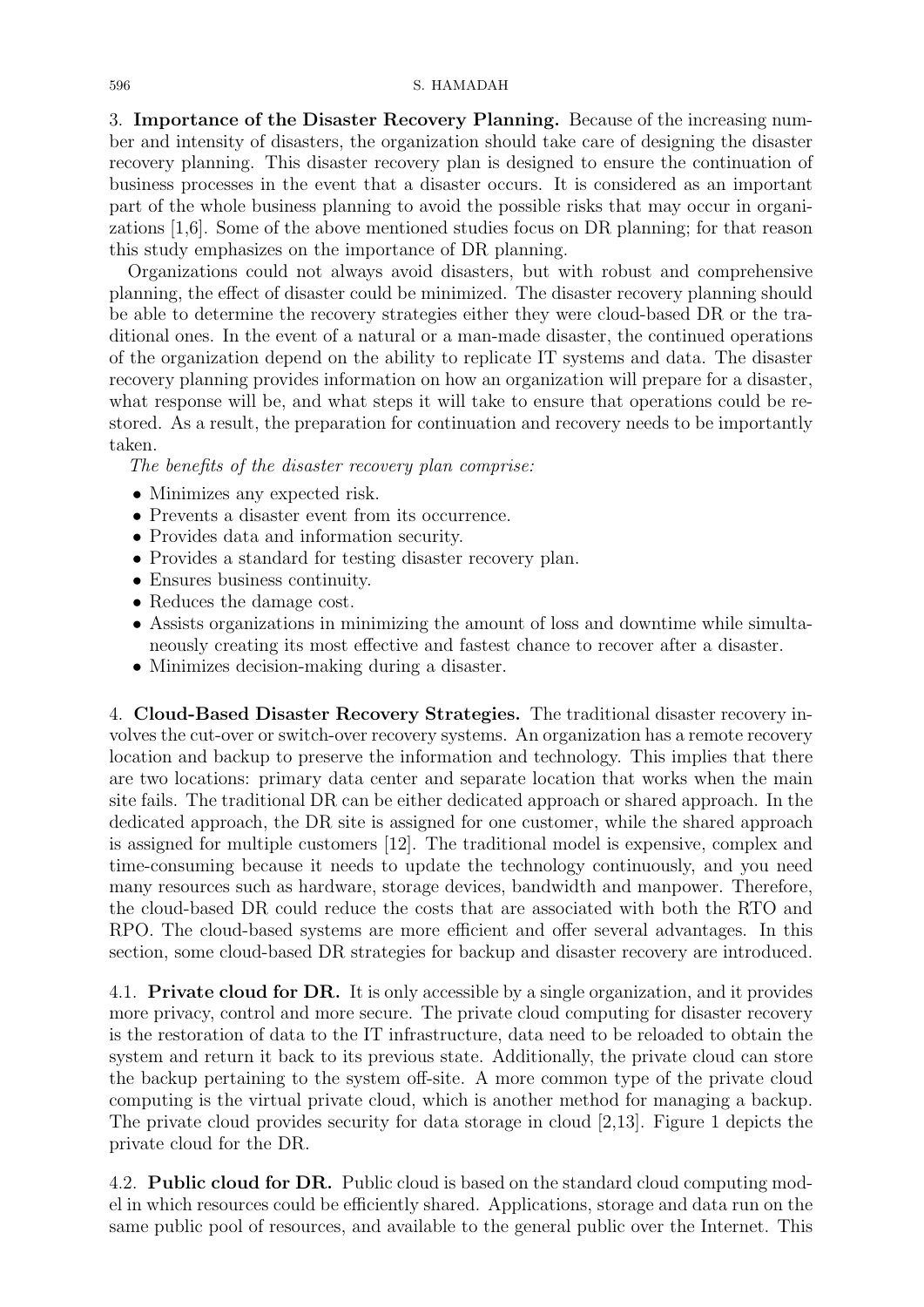



FIGURE 2. The public cloud DR

environment is only suitable for certain public applications, such as e-commerce applications. Customers require that their data could be possibly recovered within a determined time. The public cloud is a great place to set up your backup and DR [2,13]. Figure 2 represents the public cloud for the disaster recovery.

4.3. **Hybrid cloud for DR.** A hybrid cloud is another solution for disaster recovery. It is a composition of at least one public and at least one private cloud computing [14]. Public cloud resources are integrated with private or virtual private cloud to perform distinct functions within the same organization. Hybrid cloud models could be implemented by separate cloud providers for private and public services, or by individual cloud providers for complete hybrid package. Hybrid cloud is flexible and contains a wide range of applications, including backup and disaster recovery [13,15]. Figure 3 introduces the hybrid cloud for the DR.

Table 2 summarizes the main advantages of cloud-based DR.

Regardless of whether your primary systems are in your own premises or on the cloud, it should be ensured that the business continuity is taken into account. The cloud-based DR solution can achieve the reliability, scalability and availability better than the conventional model. Whether or not the system is private, public, hybrid or virtual cloud, there are four main benefits of cloud-based DR [13,16]: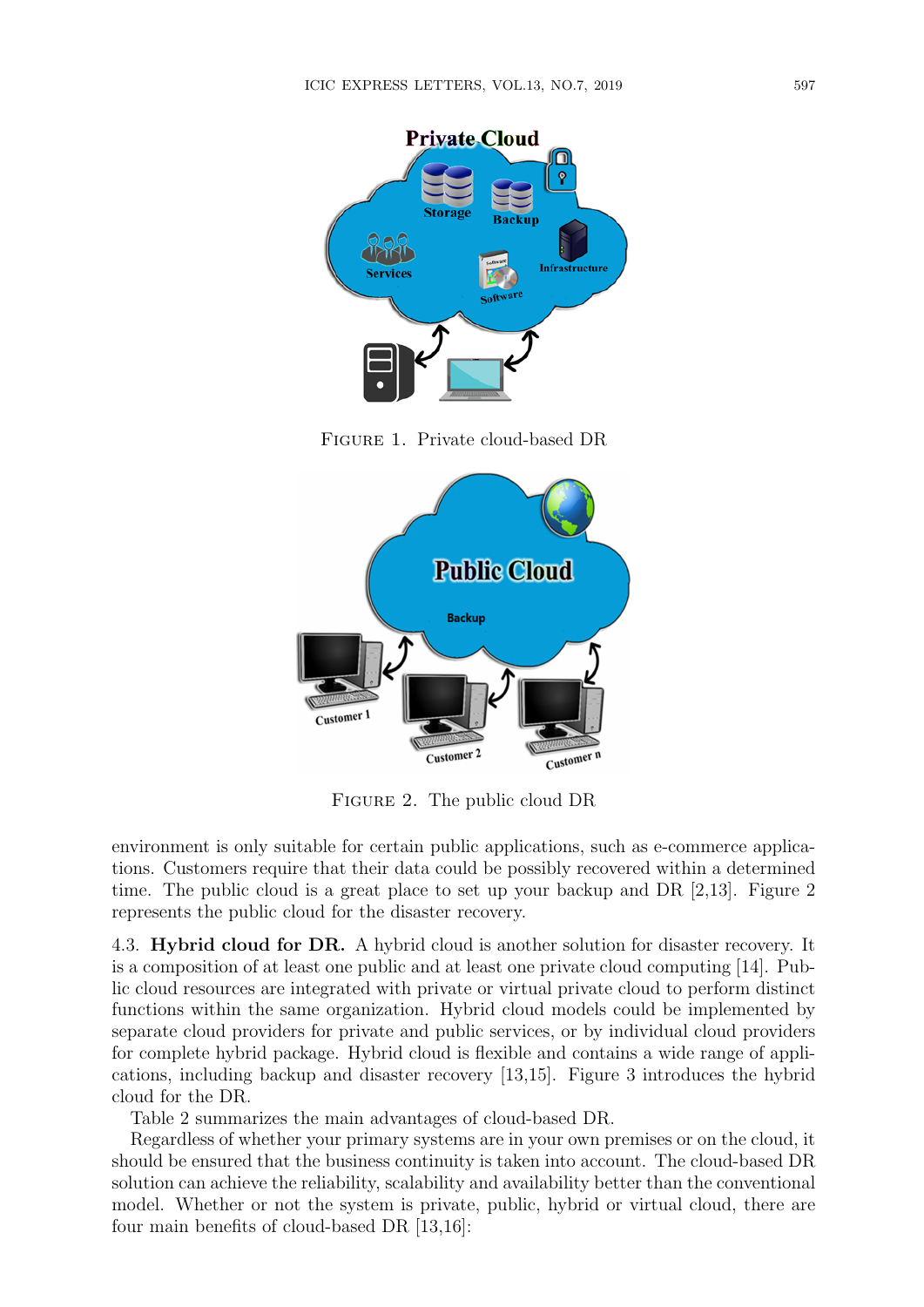- Lower costs: all resources are shared, and by considering the "pay-as-you-go" system, the cost could be certainly reduced where the company will not have to store many backup tapes.
- *•* Faster recovery: the cloud-based DR can reduce the RTO and RPO from days or weeks to hours or minutes.
- Security: cloud server provider can provide you with more security features in comparison to the conventional model. Different security algorithms could be used for more security.
- *•* Scalability: increasing or decreasing your storage capacity as your business demands are easier than the conventional model.



Figure 3. Hybrid cloud-based DR

|  | TABLE 2. Cloud-based DR and advantages |  |
|--|----------------------------------------|--|
|--|----------------------------------------|--|

| Cloud type                                 | Advantages                                                                                                                                                                                                                                                                                                                                                                                                                                                                                                                        |
|--------------------------------------------|-----------------------------------------------------------------------------------------------------------------------------------------------------------------------------------------------------------------------------------------------------------------------------------------------------------------------------------------------------------------------------------------------------------------------------------------------------------------------------------------------------------------------------------|
| Private cloud for the<br>disaster recovery | Lower cost.<br>$\bullet$<br>Minimize the recovery time, which is the time required<br>to obtain the entire backup of systems and to run after a<br>disaster.<br>Data is kept safe and secure.<br>$\bullet$<br>More control.<br>Scalability and providing automatic scaling to grow.<br>Data is automatically mirrored in multiple locations.<br>$\bullet$<br>More compliance.<br>$\bullet$                                                                                                                                        |
| Public cloud for the<br>disaster recovery  | Ensuring security for long-term backup.<br>$\bullet$<br>Best utilization of IT resources, there are fewer wasted<br>$\bullet$<br>resources.<br>It enables scalability.<br>$\bullet$<br>Financial savings, customer can use "pay-as-you-go" mod-<br>$\bullet$<br>el, or "pay-per usage".                                                                                                                                                                                                                                           |
| Hybrid cloud for the<br>disaster recovery  | Cost efficiencies.<br>$\bullet$<br>Simplified disaster recovery management.<br>$\bullet$<br>Ideal backup where more than one backup could be per-<br>formed.<br>Compliance made easily where you can replicate and en-<br>$\bullet$<br>crypt the data into your own private network before send-<br>ing it to the recovery site.<br>Scalability: IT infrastructure can be able to grow as your<br>$\bullet$<br>business grows. Using the public cloud for backup could<br>be possible, while another work uses a private network. |